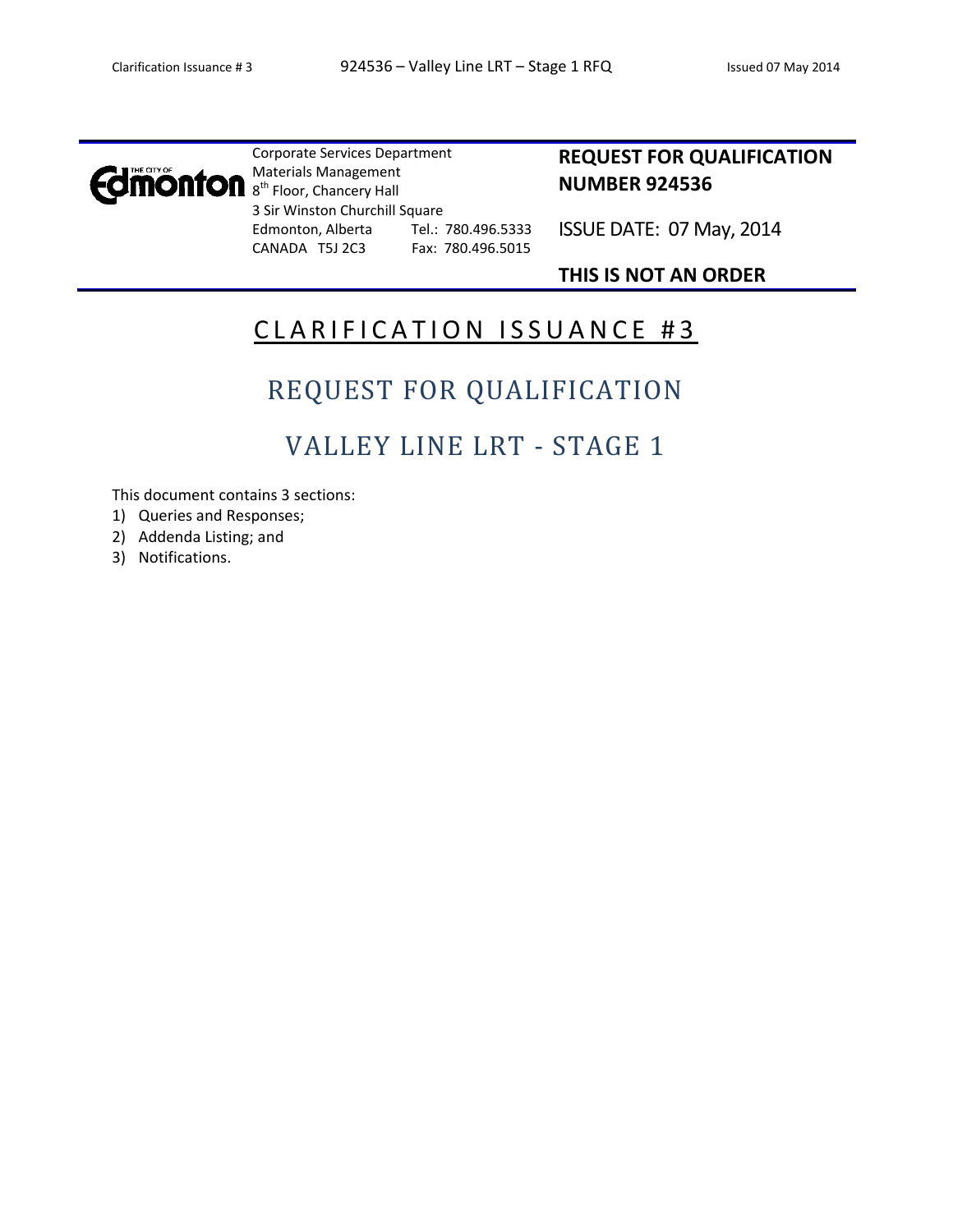### **Section A –Queries and Responses**

| Past<br><b>Clarification</b><br><b>Issuance #</b> | <b>Queries &amp; Responses Issued</b> | <b>Issued</b>  |
|---------------------------------------------------|---------------------------------------|----------------|
|                                                   | Queries #1 to #2                      | 30 April, 2014 |
|                                                   | Query #3                              | 06 May, 2014   |

#### Query # 4:

May we provide more than 3 projects where requested (reference B2.3, B3.2, B4.1, B5.1, B6.1, B7.1.) to demonstrate our relevant experience as long as we still maintain the overall Submission page limits?

#### Response # 4:

Respondents have full discretion to formulate their Submission to meet the requirements of the RFQ. Respondents are advised that for the purposes of demonstrating the requisite experience as set out by the Submission requirements in each of Appendix B Sections B 2.3, B 3.2, B 4.1, B 5.1, B 6.1, B 7.1, only 3 projects will be evaluated.

If a Respondent submits more than 3 projects in response to any of the experience based requirements in Appendix B Sections B 2.3, B 3.2, B 4.1, B 5.1, B 6.1, B 7.1, then the City will only evaluate the first 3 projects that appear in the original submission document.

Respondents should also note that they may submit different projects under each of the Appendix B Sections B 2.3, B 3.2, B 4.1, B 5.1, B 6.1, and B 7.1.

For further clarification, consider the following example, (as extracted from Appendix B Section B 4.1):

**NOTE:** For the requirements below there are no limitations on the number of projects (if any) referenced or described.

*"Describe the organization of the Team Members involved in the Project design, and the roles and responsibilities and the proportionate responsibilities (including percentage allocations) of each such Team Member (including equity participation if applicable). Respondents should provide an organizational chart detailing the various relationships and lines of reporting for the organization of the Team Members involved in delivering the design component.*

*Describe the collective capacity and depth of resources between the Team Members for delivering the design requirements of the Project, particularly in the context of the Key Individuals proposed and the*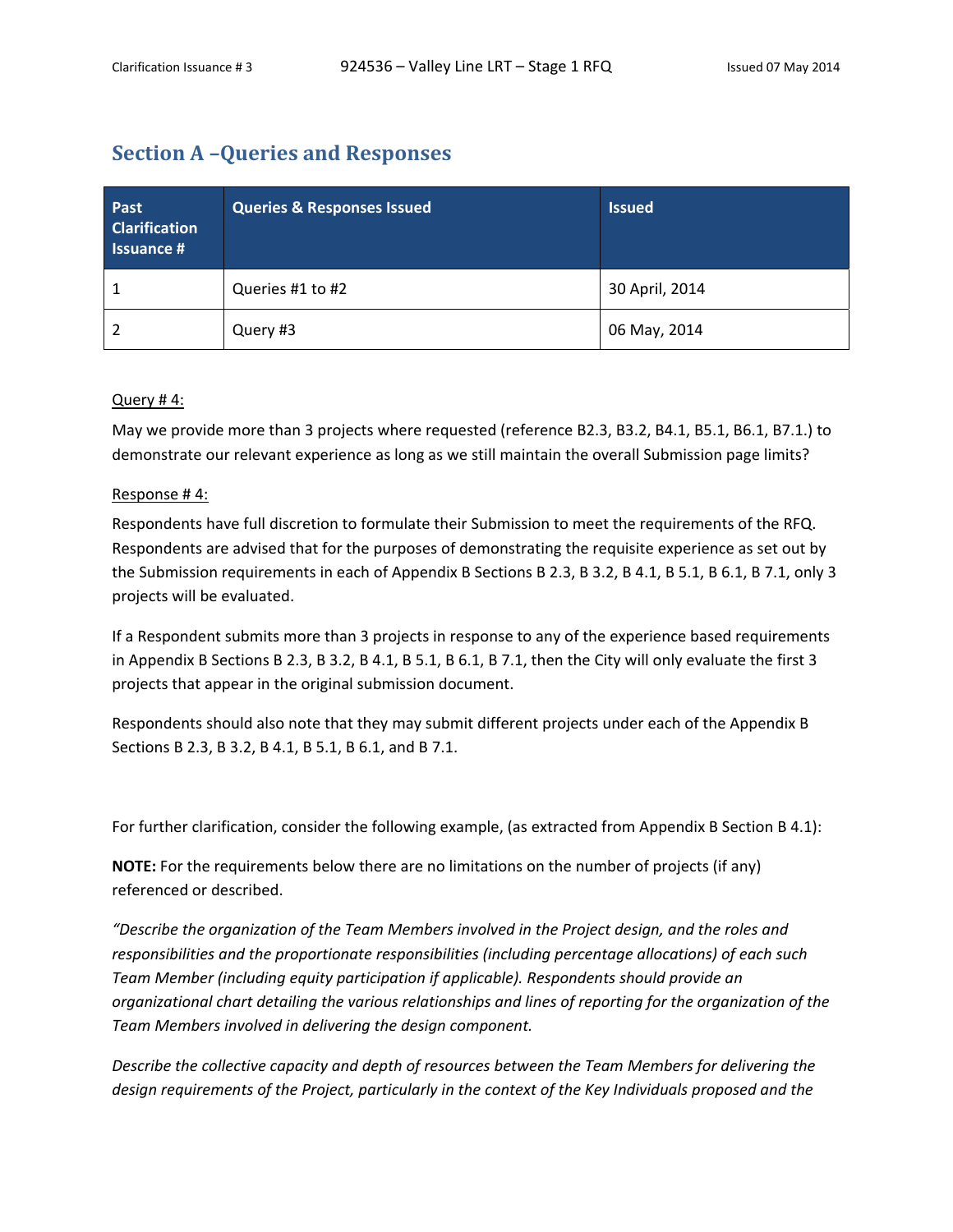roles they play in the Project. For example, please provide details of the number of Chief Architects of *similar experience and qualifications that reside with the Team Members and so may be offered as a replacement for the Key Individual in the future (if required).* 

*Describe the proposed approach to ensuring general labour availability, including that of Key Individuals.*"

**NOTE:** Only the first 3 projects in the Submission section will be evaluated in response to the requirements below.

*"The Respondent should include 3 projects that evidence Team Member experience in the following:*

- *designing LRT systems (preferably urban, low‐floor systems), which include one or more of the following features: embedded track, dedicated lanes on streets, signal coordination and pre‐emption, and LRT operations in close proximity to businesses and residences;*
- designing such LRT systems as are requested for this Project, which operate in the range of weather conditions *experienced in Edmonton;*
- *designing LRT systems which embody high levels of the SUI concepts and principles;*
- *designing to low‐floor LRV specifications that consider both LRV performance and life cycle costs;*
- *coordinating systems engineering and systems integration for LRT systems including requirements management, configuration management, interface management, RAM analysis, safety assurance and certification, and integration testing and demonstration;*
- *coordination and liaison with key external stakeholders, including but not limited to operating, regulatory, and permitting agencies; and*
- *working together as an integrated design team and wider Respondent team."*

#### Query # 5:

May we identify and provide additional Key Individual positions and resumes to better reflect our Team's planned organization structure as long as we still maintain the overall Submission page limits?

#### Response # 5:

Respondents have full discretion to formulate their Submission to meet the requirements of the RFQ. Respondents are advised that for the purposes of fulfilling the requirements for Key Individuals as set out in Appendix B Sections B 2.3, B 3.2, B 4.2, B 5.2, B 6.2, B 7.2, only the resumes of those Key Individuals, as defined in Appendix A of the RFQ, will be evaluated.

If a Respondent submits more than 1 resume in response to any of the Key Individual positions identified in Appendix B Sections B 2.3, B 3.2, B 4.2, B 5.2, B 6.2, B 7.2, then the City will only evaluate the first resume that appears in the original submission document.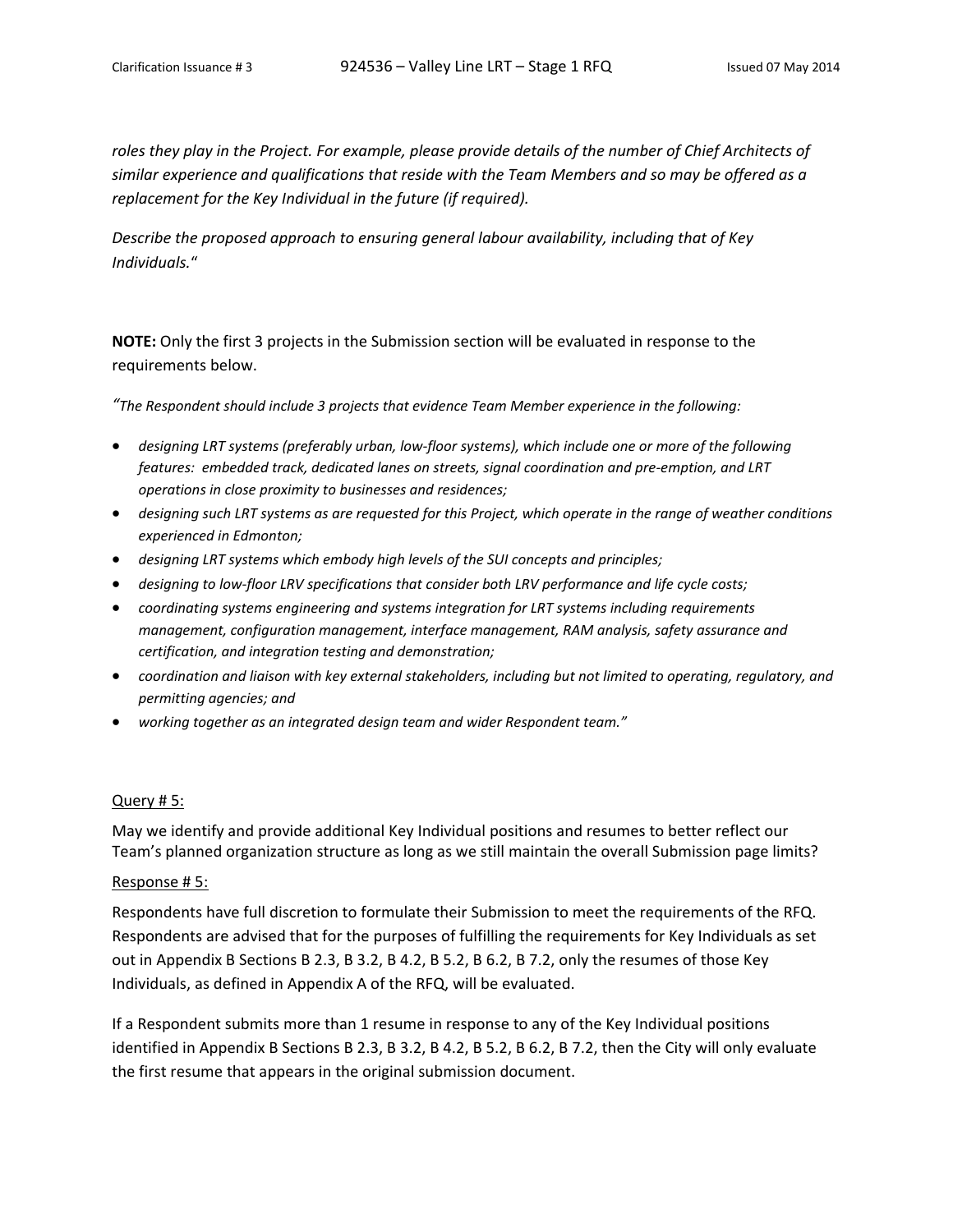Respondents are advised that only a single resume for each Key Individual position identified will be excluded from the page count limit stipulated in Section 4.3 of the RFQ.

#### Query # 6:

Appendix A ‐ Please clarify the definition of Team Member. Currently it could be interpreted to include all identified exclusive second tier subcontractors and sub‐consultants regardless of role and position in the organization. Since these second tier subcontractors and sub‐consultants would be subcontractors and therefore financially wrapped by the first tier organizational entity (e,g. Contractor, Operator, Asset Manager or Designer) it would not appear to be the intent of the City that their financials would be necessary pursuant to B.8.?

#### Response # 6:

The requirements of Appendix B, Section B 8 apply to all Team Members, as defined in Appendix A, and if so designated as Team Members by the Respondent.

#### Query # 7:

Would the project sponsors allow proponents to use a smaller font (e.g. 9 pt font) for graphics, tables, and/or charts in its submission?

#### Response # 7:

For the purposes of graphs, graphics or charts, Respondents should note that if they are not legible (unaided), then they may not receive credit for the information contained therein. Graphs, graphics or charts (including gantt charts) shall not be subject to the font size requirement stipulated in Section 4.3. All tables are subject to the font size rule set out in Section 4.3

**end**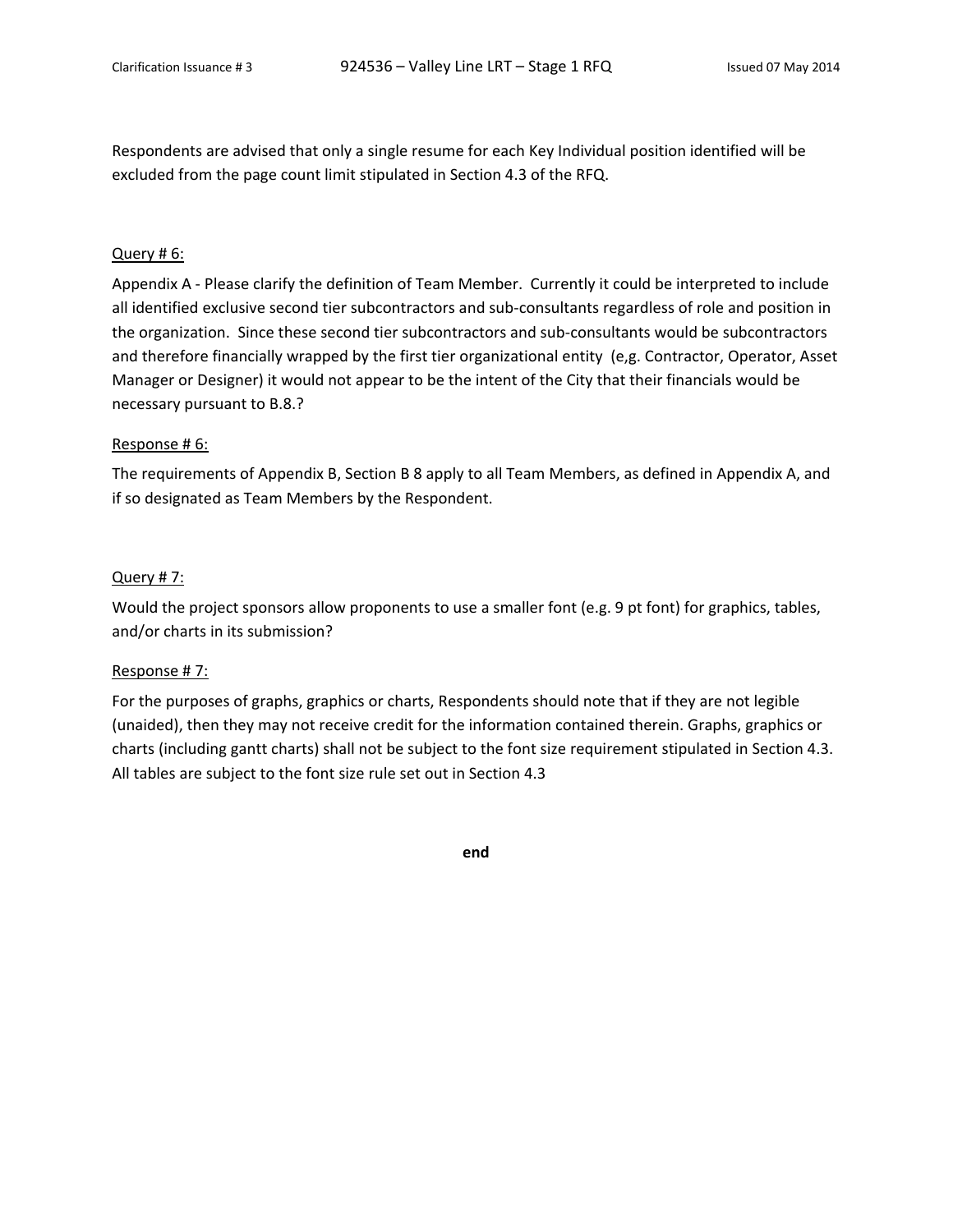## **Section B – Addenda Listing**

| Addendum # Subject Matter             | <b>Issued</b> |
|---------------------------------------|---------------|
| Addressing changes listed 1.1 to 1.3. | 07 May 2014   |

**end**